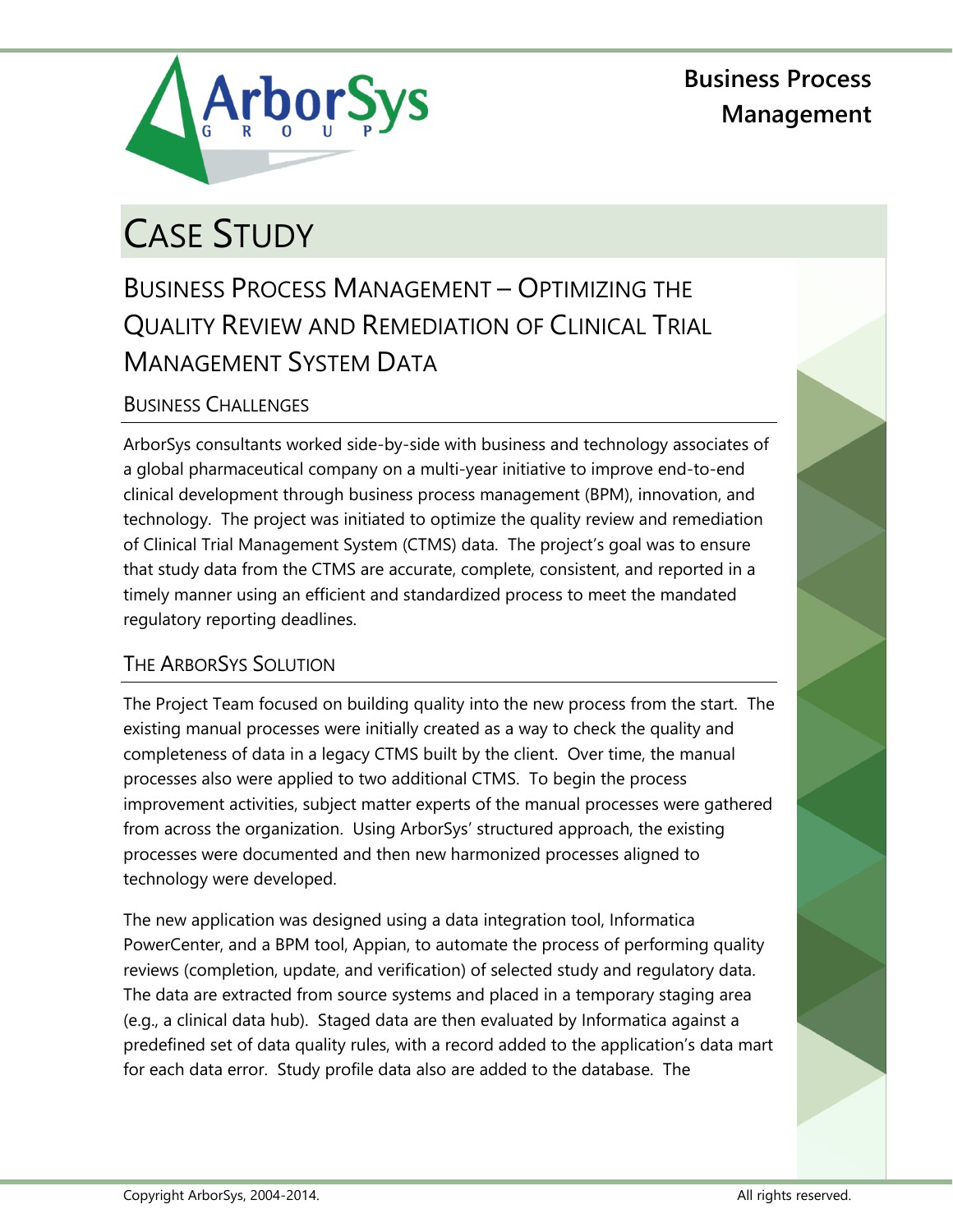completed database contains records of all data quality errors as well as profiles of all active studies.

Appian evaluates the data error signal records and assigns them as correction tasks according to a predefined workflow. Upon detection, Appian assigns the error(s) to the appropriate CTMS user for correction and notifies that person of the assignment via email. In the even that an error is detected for a critical study – e.g., the study's data are to be included in an upcoming regulatory report – an additional email is sent to the CTMS user's manager to ensure immediate action by the user. Process data also are made available for reporting and dash boarding to allow senior management to track the progress of CTMS data quality reviews and corrections.



This Application serves as:

- An aid to ensure timely remediation of data errors that are reported by the interface.
- A basis for evaluating the data error signals and tasks for remediating the errors.
- A source of metrics and reports that can be generated to monitor compliance with quality review timelines.